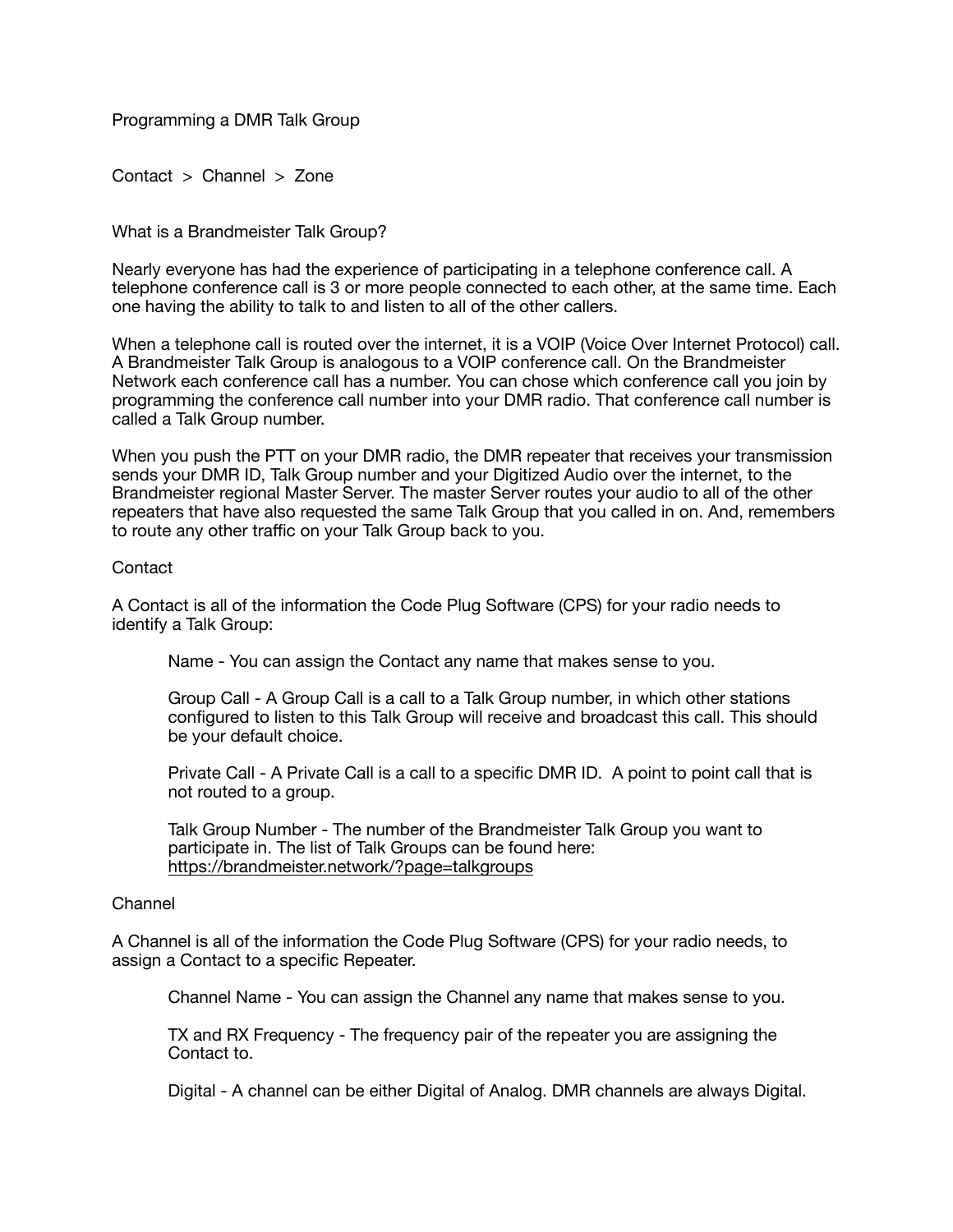Colorcode - Needs to be the the same Colorcode as the repeater you are assigning the Contact to. Colorcode on a DMR repeater is analogous to the PL on an analog repeater. It differentiates repeaters that are on the same frequency pair.

## Time Slot

A DMR repeater uses Time Division Multiple Access (TDMA) technology to carry two independent conversations on the same repeater, at the same time, using 2 Time Slots. These Time Slots are labeled TS1 and TS2. You should check the Talk Group Matrix of the repeater you intend to use, to determine which Time Slot to assign your Channel to.

 TS1 - Usually used for the more distant geographical areas.

 TS2 - Usually used for the local geographical area

### Receive Group

A Receive Group is is a list of Contacts that you want to simultaneously monitor, in addition to the TX Contact on the Channel. You can create a Receive Group List, give it a name and use it as one or more Channels on your radio. The normal selection for Receive Group is None. When None is selected you only hear the same Talk Group selected as your TX Contact.

### Admit Criteria

The Admit Criteria determines under what conditions your DMR radio is allowed to transmit to the repeater.

 Colorcode or Colorcode Free - Recommended as the default setting. In the DMR specification it is described as Polite to All.

 Channel Free - In the DMR specification it is described as Polite to Own Colorcode.

 Always - Only recommended for Simplex operation. In the DMR specification it is described as Impolite.

#### Power Level

Different radios have multiple selections in their CPS ( Code Plug Software ) for Transmit Power Level on the Channel. Some only have high and low. Others have as many as 4 choices. Pick the one that makes sense for your geography.

### Zone

A Zone is a way of organizing a collection of Channels. Much like organizing files into folders on a PC. It is typical for DMR radios to have 16 or more Channels per Zone.

Some DMR users assign each Zone to a separate repeater. This makes switching repeaters easy when you are mobile or traveling.

Name - You can assign the Zone any name that makes sense to you.